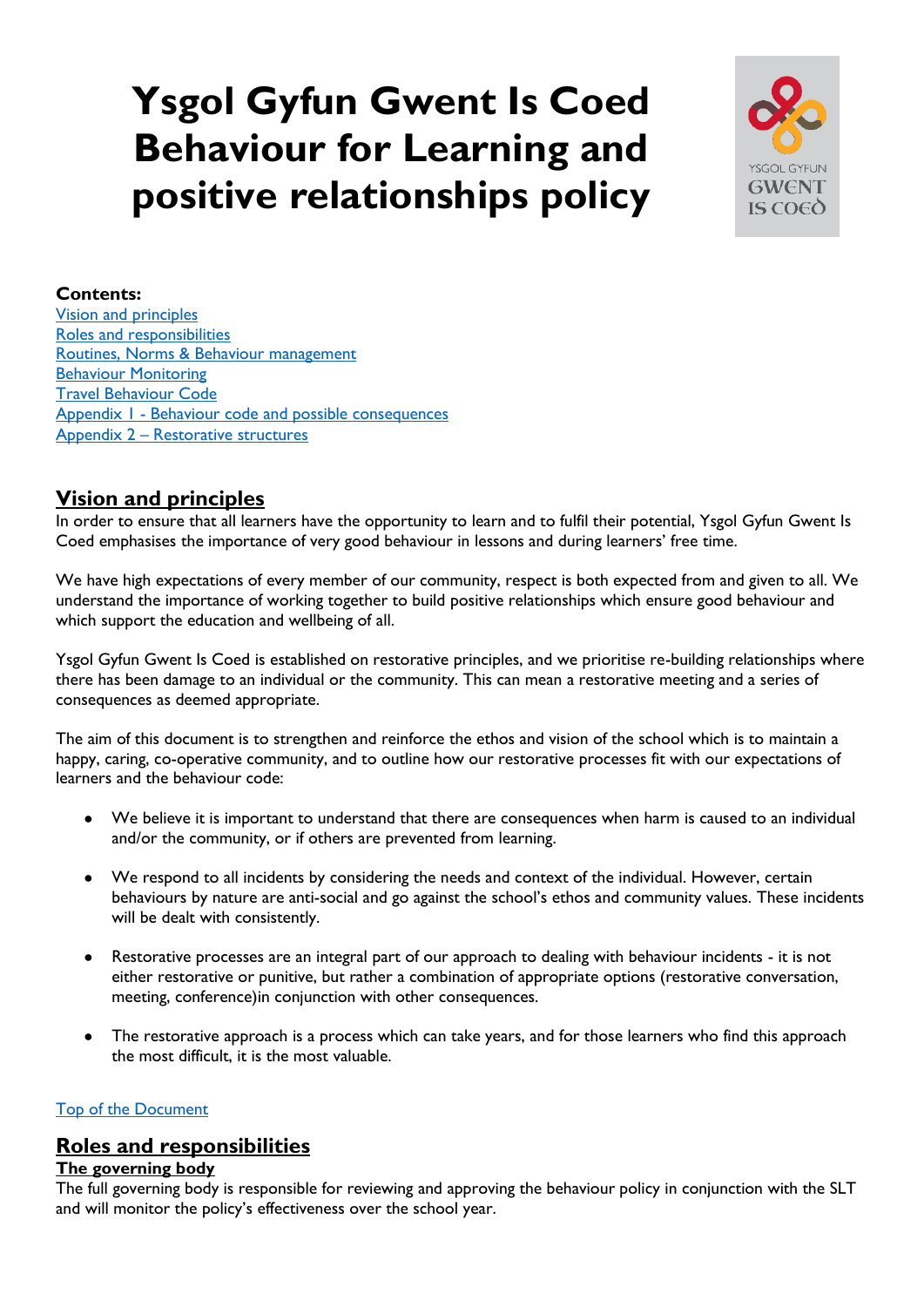## **The Senior Leadership Team**

The SLT is responsible for reviewing this behaviour policy, in conjunction with the governing body. The SLT will ensure that the school environment encourages positive behaviour and that staff deal effectively with poor behaviour, and will monitor how staff implement this policy to ensure rewards and sanctions are applied consistently.

## **Staff**

Staff are responsible for:

- implementing the behaviour policy consistently
- modelling positive behaviour
- building positive relationships and mutual respect with students
- providing a personalised approach to the specific behavioural needs of particular students
- recording behaviour incidents
- communicating behavioural concerns with key stakeholders at home and in school

## **Learners**

Learners are expected to:

- be tolerant of and caring towards others
- be polite and respectful to every member of the school community
- behave responsibly and safely
- be role models to other members of our community
- always do their best to achieve and allow others to do the same
- value and take care of the school Learning environment
- look after our school and community
- have pride in their appearance and wear correct uniform
- respect and adhere to the school routines and norms at all times

The behaviour code is displayed on posters throughout the school as a way of reminding all learners of our expectations.

## **Parents/Carers**

Parents/Carers are expected to:

 $\square$  support their child in adhering to the behaviour code

- $\Box$  inform the school of any changes in circumstances that may affect their child's behaviour
- $\Box$  discuss any behavioural concerns with their child's Wellbeing and Progress lead

## [Top of the Document](#page-0-2)

# <span id="page-1-0"></span>**Routines, Norms & Behaviour management**

Our school routines and norms are clear and consistent across the school community and applied by all teachers. Classroom routines and norms will support students in understanding what is expected of them each and every lesson and during their free time at school. Teachers promote and plan for classroom routines and norms when preparing for lessons.

At Ysgol Gyfun Gwent Is Coed we commit to:

- meeting and greeting students in a positive and friendly manner
- ensuring all students sit in a planned seat and a starter activity is provided for students to complete on entry
- sharing clear learning intentions and success criteria with students
- active learning for both students and the teacher
- checking progress throughout the lesson
- creating and maintaining a positive learning environment
- remaining consistent in the approach to managing classroom behaviour using the sanction/rewards system

## **Rewards**

The School views the rewarding of students at every opportunity as the fundamental mechanism for promoting positive behaviour and raising self-esteem. The responsibility for rewarding students, as set out below, lies with all staff.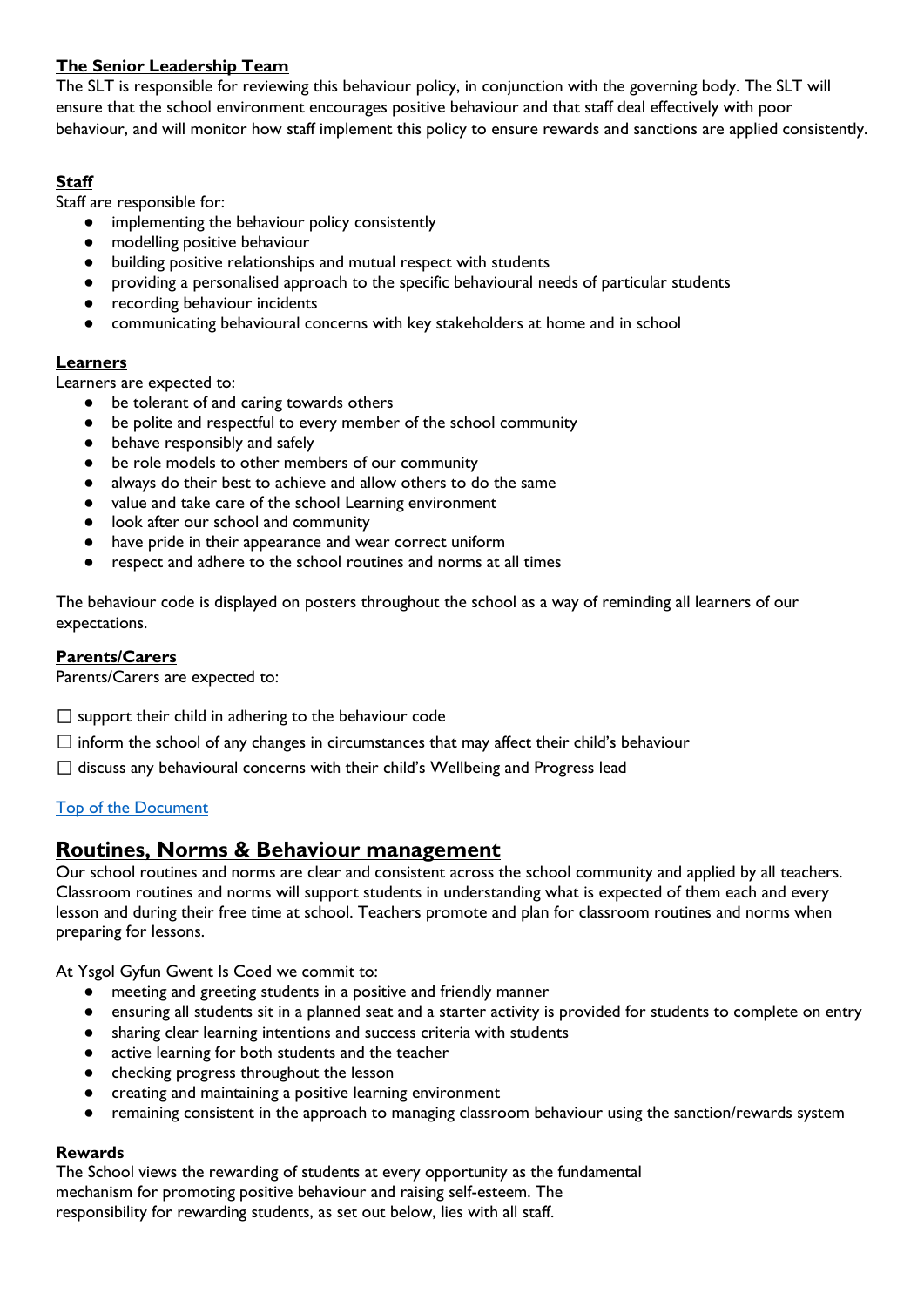The Rewards include:

- verbal praise for a good piece of work, or achieving a particular target at every opportunity
- display of students work in the classroom
- written comments on students work with positive comments
- award Classcharts merit marks according to agreed policy
- positive statements on reports and during parents' consultation evenings
- regular reinforcement wherever possible
- half termly certificates to reward progress, behaviour and effort
- contact with parents via telephone or email to recognise good and improving behaviour
- appropriate rewards given termly for progress, behaviour and effort

#### **Sanctions**

All members of staff are responsible for student behaviour management.

- Teaching staff will respond to students who fail to follow the behaviour code by applying appropriate sanctions.
- Staff are issued with guidance on what constitutes misbehaviour, what levels of sanction exist and when sanctions will be issued.
- The behaviour code is in place to support staff in this process, this is intended as a guide to dealing with misbehaviour both in class and during free time.
- The Headteacher will decide which sanctions are appropriate, once all relevant information has been considered.

#### **Off-site behaviour**

Sanctions may be applied where a student has misbehaved off-site when representing the school, such as on a school trip or when travelling to or from school (see Travel behaviour code below)**.** 

#### **Malicious allegations**

Where a student makes an accusation against a member of staff and that accusation is shown to have been malicious, this is considered to be serious misbehaviour ('red' on the behaviour code) and the Headteacher will consider the appropriate consequences (see below for consequences following serious misbehaviour).

## [Top of the Document](#page-0-2)

## <span id="page-2-0"></span>**Behaviour Monitoring**

We will monitor positive and negative behaviour through Classcharts and encourage parents to do the same. In order to ensure a graduated response, when a certain number of points are met the following actions are triggered:

- Form tutor to discuss behaviour with the learner during registration period
- Wellbeing and progress lead to discuss with the learner
- Wellbeing and progress lead to discuss with parents
- If deemed appropriate, sanctions put in place
- Senior Wellbeing and Progress lead to discuss with learner and parents
- SLT to discuss with learner and parents

#### **Subject Action Plans**

Behaviour should be discussed within departments on a regular basis and should be minuted at each department meeting. With attention focussing on strategies and actions implied, to both manage and improve specific students or groups of students behaviour. AoLEs should be made aware of behaviour issues within the department and appropriate restorative approaches and subject action plans may be put in place to monitor student events within the subject.

#### **Communication with parents/carers**

Communication with Parents/Carers is integral. Relevant staff will communicate with Parents/Carers via phone calls, emails, Teams meetings and face-to-face meetings. Parents/Carers will have access to the Class Charts Parents app and are encouraged to consult this regularly.

See 'Responding to Parents' policy on the school Website for more information.

#### **Communication with staff in school**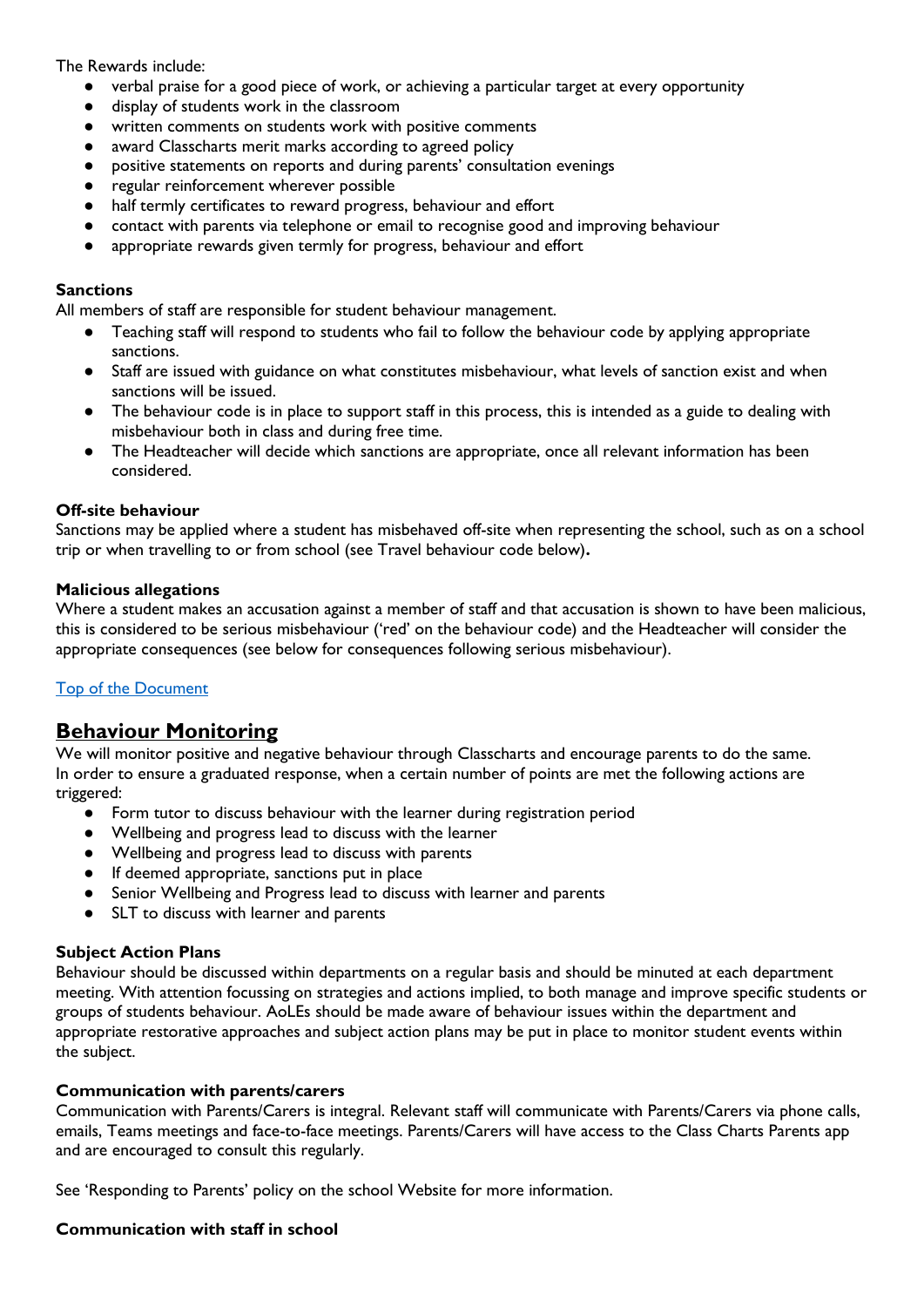Communication with staff will happen regularly. Staff will be informed of students placed on reports, subject action plans, PSPs and those who are excluded both internally and externally. **Bullying – See Anti Bullying policy**

#### **Social Media – See Accpetable use of ICT policy Internal isolation**

Internal isolation is used to de-escalate a situation when a student is consistently disruptive in a specific subject/lesson and they need to be removed for a period of time. Students will usually remain in Internal isolation for the remainder of that lesson, unless it is deemed that they are not ready to return to their lesson at that time. Learners will be placed in the classroom/office of a Senior teacher and given the opportunity to continue working.

## **Internal Exclusion**

Internal Exclusion is used when the sanctions above have not produced sufficient improvement in behaviour or when a serious incident has occured.

Only the Headteacher may place a learner in Internal Exclusion. Parents must be informed and learners are supervised throughout the day, including during break and lunch times.

## **Fixed-term Exclusion**

Exclusion from school is used as a last resort when a learner has failed to respond to the above sanctions, including Internal Exclusion, or following an incident of a severe nature. A meeting between parents and the relevant Wellbeing and progress lead will take place when the learner returns to school in order to discuss the incident(s) and put any necessary support into place.

A fixed term exclusion may be put in place in the first instance to ensure that an appropriate investigation can be undertaken and due consideration be given to the final decision.

Unacceptable behaviour outside school on school business, e.g. on school trips, away school sports fixtures or work experience placements is subject to the school's behaviour policy. In these circumstances it is dealt with as if it had taken place in school.

## **Setting and Marking Work during Exclusion**

In all cases, work will be set on Google Classroom. On a learner's return it is expected all work **will have been**  completed and submitted. If a learner's fixed term exclusion is fifteen days or longer then the Senior Wellbeing and progress lead will liaise with the LA to make alternative educational arrangements.

## **Inclusion Panel**

An inclusion panel meets on a weekly basis to discuss strategies for meeting the needs of learners who need additional support.

## **Pastoral Support Plan**

Learners who do not respond to schools' actions and who do not improve may be at serious risk of permanent exclusion. We will work collaboratively with the relevant agencies in order to provide support through the preparation of a Pastoral Support Plan which meets the needs of these learners.

## **Permanent exclusion**

Permanent exclusion is used in extreme circumstances and as a last resort. It is the school's policy to do everything possible to avoid this sanction. There are two scenarios when such a sanction might prove unavoidable: • A single action or illegal act which threatens the safety of the school community or any individual and deliberately

transgresses behavioural norms

• Repeated indiscipline over a long period of time following a history of fixed-term exclusions

A formal exclusion meeting is held with parents, LA officer and governors. All exclusions, fixed term and permanent, are made in accordance with LA procedures.

## **Physical restraint**

Selected staff in the school have undertaken Team Teach training in order to keep staff and learners safe in instances where physical intervention is required. This training is supported by the Local Authority and any use of Team Teach can be evaluated with the Local Authority Team Teach Lead when required.

In some circumstances, staff may use reasonable force to restrain a learner to prevent them:

● Hurting themselves or others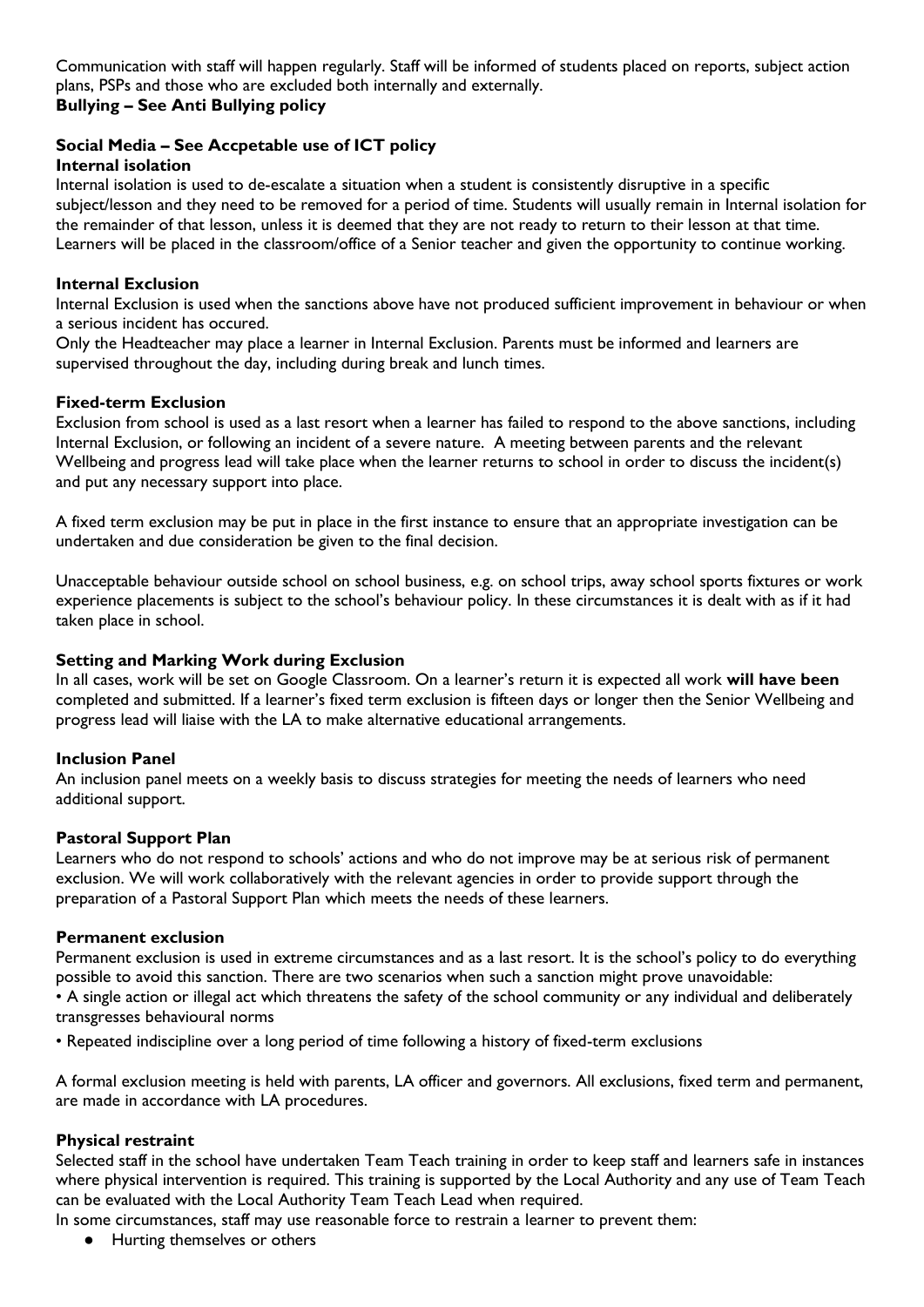● Damaging property

Incidents of physical restraint must:

- always be used as a last resort
- be applied using the minimum amount of force and for the minimum amount of time possible
- be used in a way that maintains the safety and dignity of all concerned
- never be used as a form of punishment
- be kept on record and reported to parents
- be kept on record and reported to the Local Authority using the relevant documents

#### **Learner support**

The school recognises its legal duty under the Equality Act 2010 to prevent students with a protected characteristic from being at a disadvantage. Consequently, our approach to challenging behaviour may be differentiated to cater to the needs of the learner

The Inclusion panel will discuss a learner who exhibits challenging behaviour to determine whether they have any underlying needs that are not currently being met.

Where necessary, support and advice will also be sought from specialist teachers, the educational psychologist, medical practitioners and/or others, to identify or support specific needs.

When acute needs are identified in a learner, we will liaise with external agencies and plan support programmes for that child. We will work with parents to create the plan and review it on a regular basis.

#### **Learner transition**

To ensure behaviour is continually monitored and the right support is in place, information related to learner behaviour will be transferred to relevant staff at the start of the term or year. Information on behaviour issues may also be shared with new settings for those students transferring to other schools and from cluster primary schools.

#### **Training**

New staff are provided with opportunities to undertake training on managing behaviour.

Behaviour management will also form part of continuing professional development.

A staff training log is maintained by the school and school staff have access to a variety of CPD opportunities throughout each school year.

#### **Monitoring arrangements**

This behaviour policy will be reviewed by the Headteacher and the full governing body every three years.

#### **Links with other policies**

This behaviour policy is linked to the following policies:

- Anti-bullying policy
- Safeguarding policy
- **•** Attendance policy
- Defnydd derbyniol o dechnoleg policy
- Complaints policy
- Mobile Phone Policy

#### [Top of the Document](#page-0-2)

# <span id="page-4-0"></span>**Travel Behaviour Code**

Learner safety is of the utmost importance. Learners must behave responsibly and safely when travelling to and from school, whether by bus, train, taxi, bicycle, walking or any other way. If learners get a bus to school, they must also follow the rules in the School Bus Travel Behaviour Code (see below).

If they do not follow this Code, for their own safety, and other people's, the Local Authority and the school can take action against the student. This might involve taking away their right to school transport and even excluding them from school.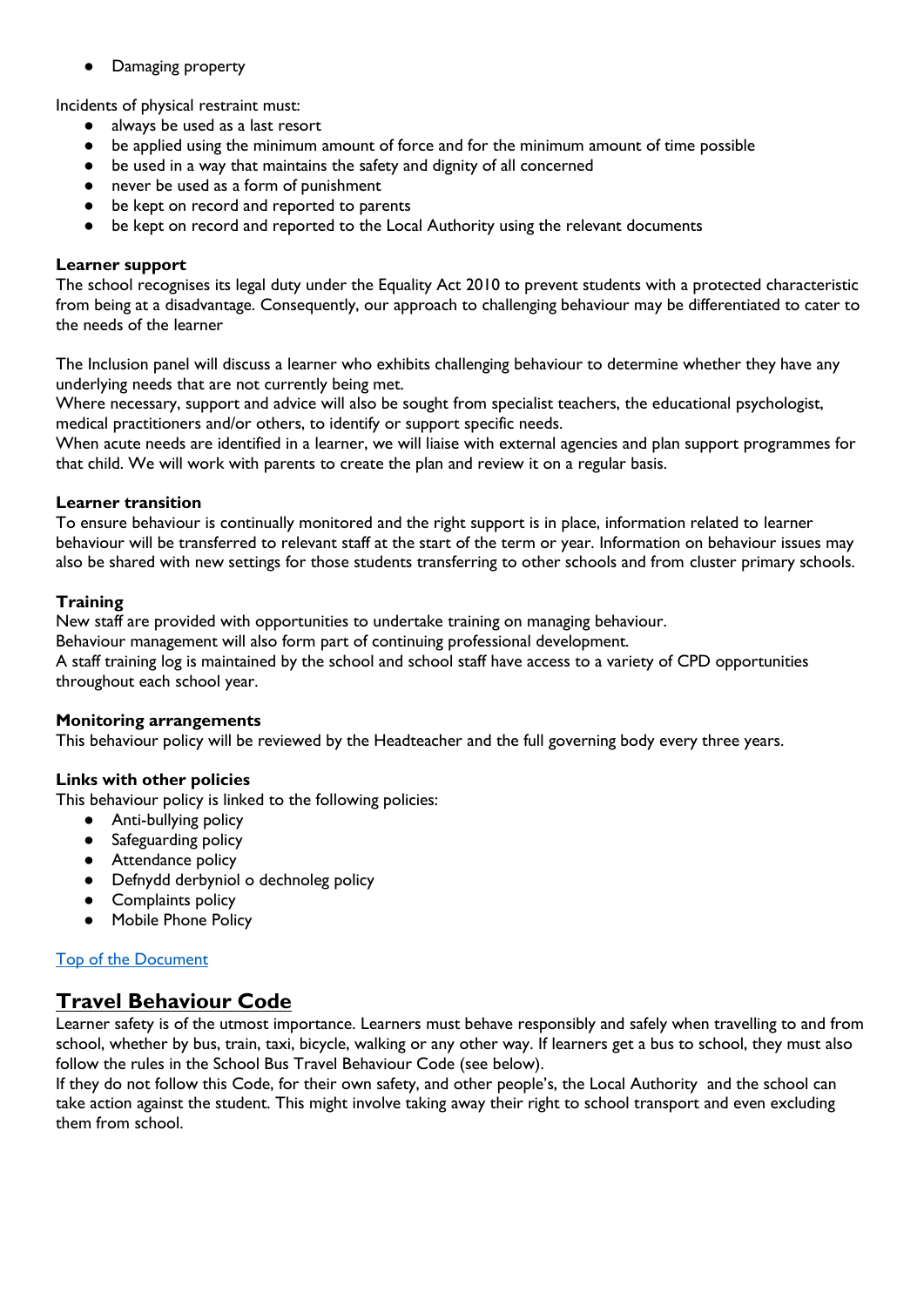- *Learner Responsibility*
- Always respect others, including other learners, drivers and the public.
- Always respect vehicles and property.
- Always be polite.
- Never drop litter.
- Always obey the law.
- *Learner Safety*
- Always behave well when travelling.
- Always follow the driver's instructions when travelling.
- Never distract drivers.
- Always cross the road safely and sensibly.
- *Learner Rights*
- To be safe when travelling.
- To be treated fairly and with respect.
- To tell someone if somebody or something is causing you problems.
- Not to be bullied or picked on.

## **Learners should tell a teacher, parent or driver about any bad behaviour or bullying they see**.

● Always travel by a safe

#### **Learner School Bus Travel Behaviour Code**

1. When at the bus stop, learners should always wait sensibly, off the road (if possible, on a pavement).

2. Learners should make an agreement with their parents regarding what to do if the bus does not arrive or if they miss it.

3. When the bus arrives, learners should wait for it to stop. Never push or rush for the door.

route.

- 4. Learners should show their bus pass (if they have been given one) when they get on the bus.
- 5. On a school bus learners must stay in their seat for the whole journey.
- 6. On a public bus learners must find a seat if one is available.
- 7. Learners must never block the aisle with a bag or other belongings.
- 8. Learners must always wear a seatbelt if one is provided.
- 9. Learners must not distract the driver when he or she is driving.
- 10. Learners must not eat or drink on the bus.
- 11. Learners must never throw anything in or from the bus.
- 12. Learners must never damage or vandalise any part of the bus.
- 13. Learners must never operate the bus doors or exits, except in an emergency.
- 14. Learners must always follow the instructions of the driver at all times.

15. If there is an accident, learners must stay on the bus until told to leave. If it is unsafe to stay on the bus then leave by the safest exit.

- 16. Learners must always get off the bus sensibly, taking all belongings.
- 17. Learners must never cross the road in front of or close behind the bus.
- 18. Learners must not play loud music on the bus.
- 19. Learners must speak in a respectful manner to the driver.
- 20. Learners must bring anything onto the bus to sell.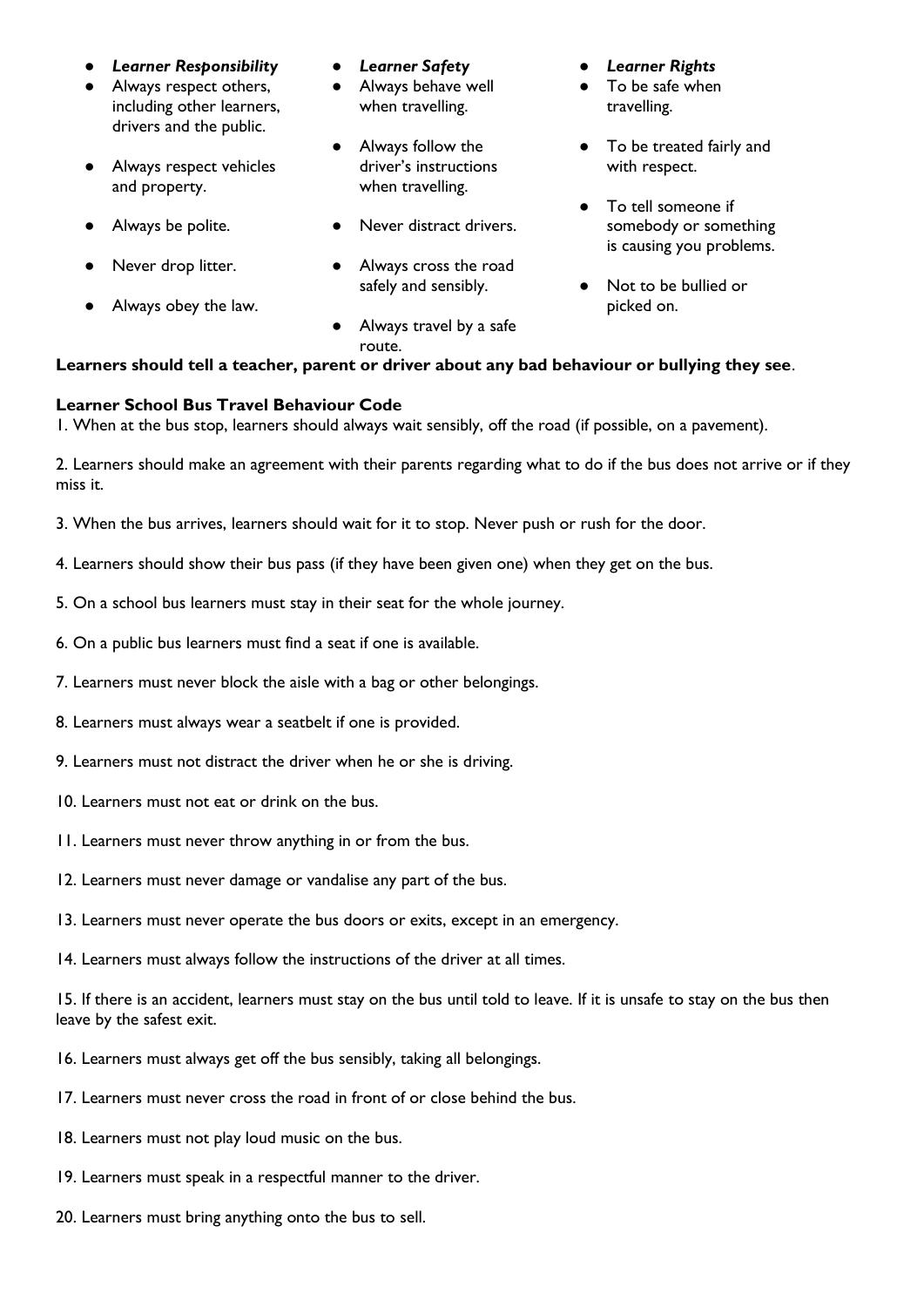21. Learners must not smoke or vape on the bus.

#### [Top of the Document](#page-0-2)

# <span id="page-6-0"></span>**Appendix 1 - Behaviour code and possible consequences**

**\*\* It is important to note that this list is not exhaustive and there may be other behaviours that are not named in this code.**

**\*\* It is possible to go straight to 'red' behaviour (and therefore consequence) if the incident is serious. \*\*The consequences outlined below are dependent on the context and circumstances of each individual incident. The Headteacher will decide which consequence is the most appropriate.** 

#### **Do the small things**

- Arriving promptly to lessons
- Standing when a teacher enters the room
- Correct equipment and uniform
- Following Instructions immediately
- Following the seating plan
- Completing all work
- No mobile phone
- Speaking Welsh
- One talking, everyone listening
- Not leaving the lesson without permission
- Avoid going to the toilet or getting water during lessons

| Do the small thingswell            | <b>Reward</b>                                                   |
|------------------------------------|-----------------------------------------------------------------|
| • Volunteering                     | <b>Positive Points - Classcharts</b><br>$\bullet$               |
| Collaboration                      | Phone call home                                                 |
| ۰                                  | $\bullet$                                                       |
| Courtesy                           | Positive letter or email                                        |
| $\bullet$                          | $\bullet$                                                       |
| Enthusiasm                         | An announcement for parents on Class Charts                     |
| $\bullet$                          | $\bullet$                                                       |
| Perseverance                       | <b>Reward Certificate</b>                                       |
| $\bullet$                          | $\bullet$                                                       |
| Use of ambitious language          | Verbal praise                                                   |
| $\bullet$                          | $\bullet$                                                       |
| <b>Kindness</b>                    | Wellbeing and Progress Leader selects 30 learners at the end of |
| $\bullet$                          | $\bullet$                                                       |
| <b>Helping others</b><br>$\bullet$ | each term to reward with activities                             |
| Working independently<br>۰         |                                                                 |
|                                    |                                                                 |
| <b>Behaviour</b>                   | <b>Consequence</b>                                              |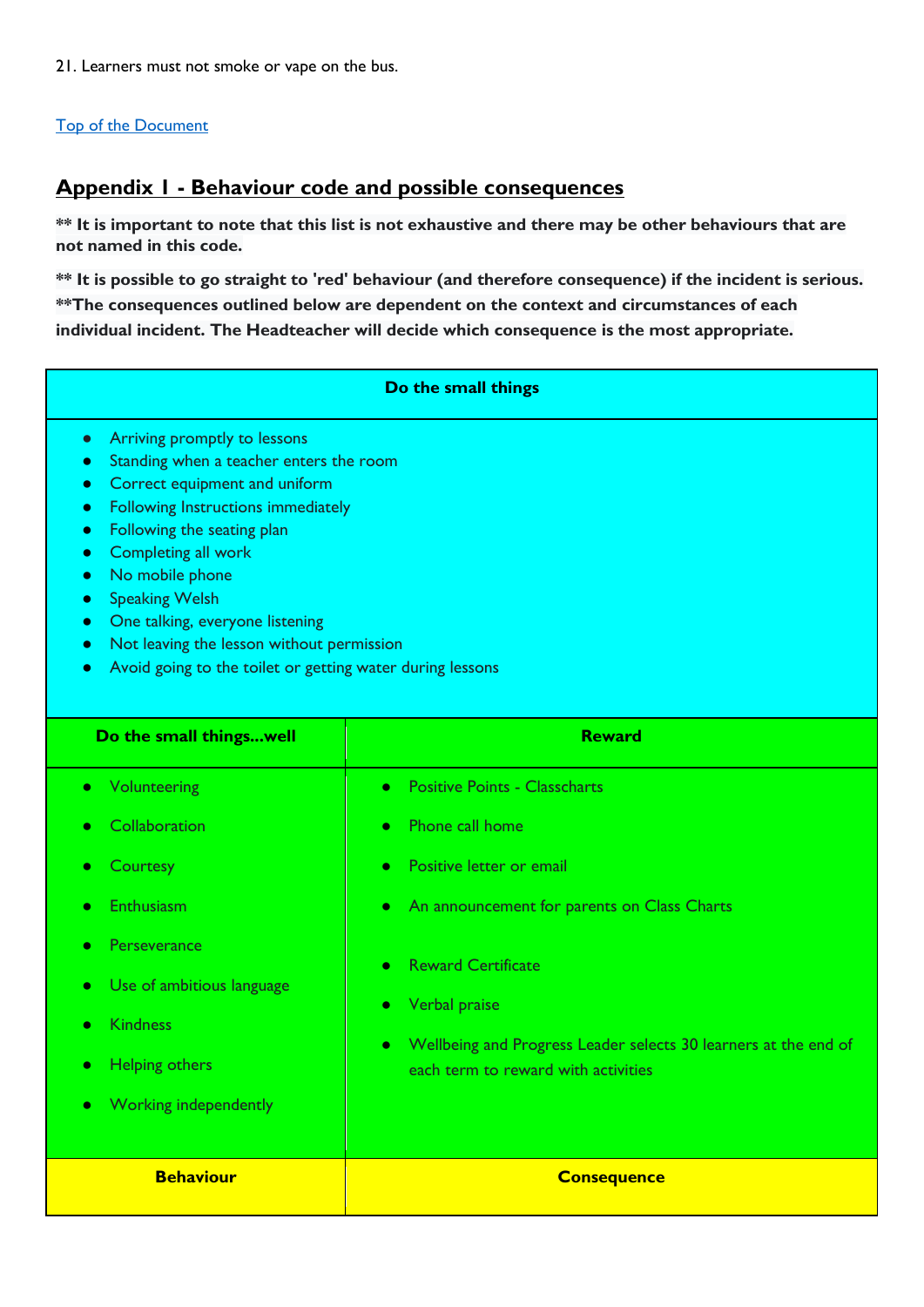| Phone out in a lesson without<br>permission<br>Refusal to follow simple<br>$\bullet$<br>instructions<br>Lack of effort /<br>underachievement<br>Late to the lesson for no reason<br><b>Discourtesy</b><br>Interrupting<br>Lack of equipment / no kit<br><b>Chewing gum</b><br><b>Being boisterous</b><br>Eating in a lesson<br><b>Using headphones</b><br><b>Disrupting a lesson</b>                                                                                                                                                                                                    | See mobile phone policy<br>Teacher holds a restorative conversation with the learner<br>Record on classcharts<br>Registration teacher to discuss the incident with the pupil<br>and note response on Classcharts<br>Subject teacher to communicate with the Area of<br>Learning leader via Classcharts where appropriate<br>Change of seating plan<br>Keep in during lunch break<br>Regular practise and reminder of routines /de-escalation<br>techniques                                                                                                                                                                                                                                                                                                                                                                                                                                        |
|-----------------------------------------------------------------------------------------------------------------------------------------------------------------------------------------------------------------------------------------------------------------------------------------------------------------------------------------------------------------------------------------------------------------------------------------------------------------------------------------------------------------------------------------------------------------------------------------|---------------------------------------------------------------------------------------------------------------------------------------------------------------------------------------------------------------------------------------------------------------------------------------------------------------------------------------------------------------------------------------------------------------------------------------------------------------------------------------------------------------------------------------------------------------------------------------------------------------------------------------------------------------------------------------------------------------------------------------------------------------------------------------------------------------------------------------------------------------------------------------------------|
| Refusal to hand mobile phone in<br>$\bullet$<br>Walking out of a lesson without<br>$\bullet$<br>permission<br><b>Destruction of Equipment</b><br><b>Throwing equipment</b><br><b>Swearing openly</b><br>Challenging a teacher's authority<br>$\bullet$<br>Threatening behaviour towards<br>$\bullet$<br>another pupil<br>'Yellow' behaviour occurs in the<br>next lesson<br><b>Protected characteristics</b><br>$\bullet$<br>(homophobia, racism, religion,<br>disability)<br>Persistent lack of effort /<br>underachievement or refusal to<br>work<br>Selling goods on the school site | Recorded on classcharts. Subject teacher to note if they have had<br>$\bullet$<br>a restorative conversation OR note if a remedial meeting is<br>needed and arrange this with the registration teacher<br>Move the learner to work in another classroom located on the<br>same corridor or the Subject or Area of Learning leader's class<br>Loss of free time at lunch with:<br>I. Teacher<br>2. Subject Leader<br>3. Area of Learning Leader<br>4. Reflection Room with the Well-being and Progress Leader<br>$\bullet$<br>(Need to refer the learner to the Well-being and Progress Lead)<br>Wellbeing issue, progress or issues in multiple subjects -<br>Wellbeing and Progress Leader to contact at home<br>More in-depth restorative conversation resulting in an action plan<br>or agreement<br>Educational response: lesson / assembly<br>Problem solving circle time to solve the issue |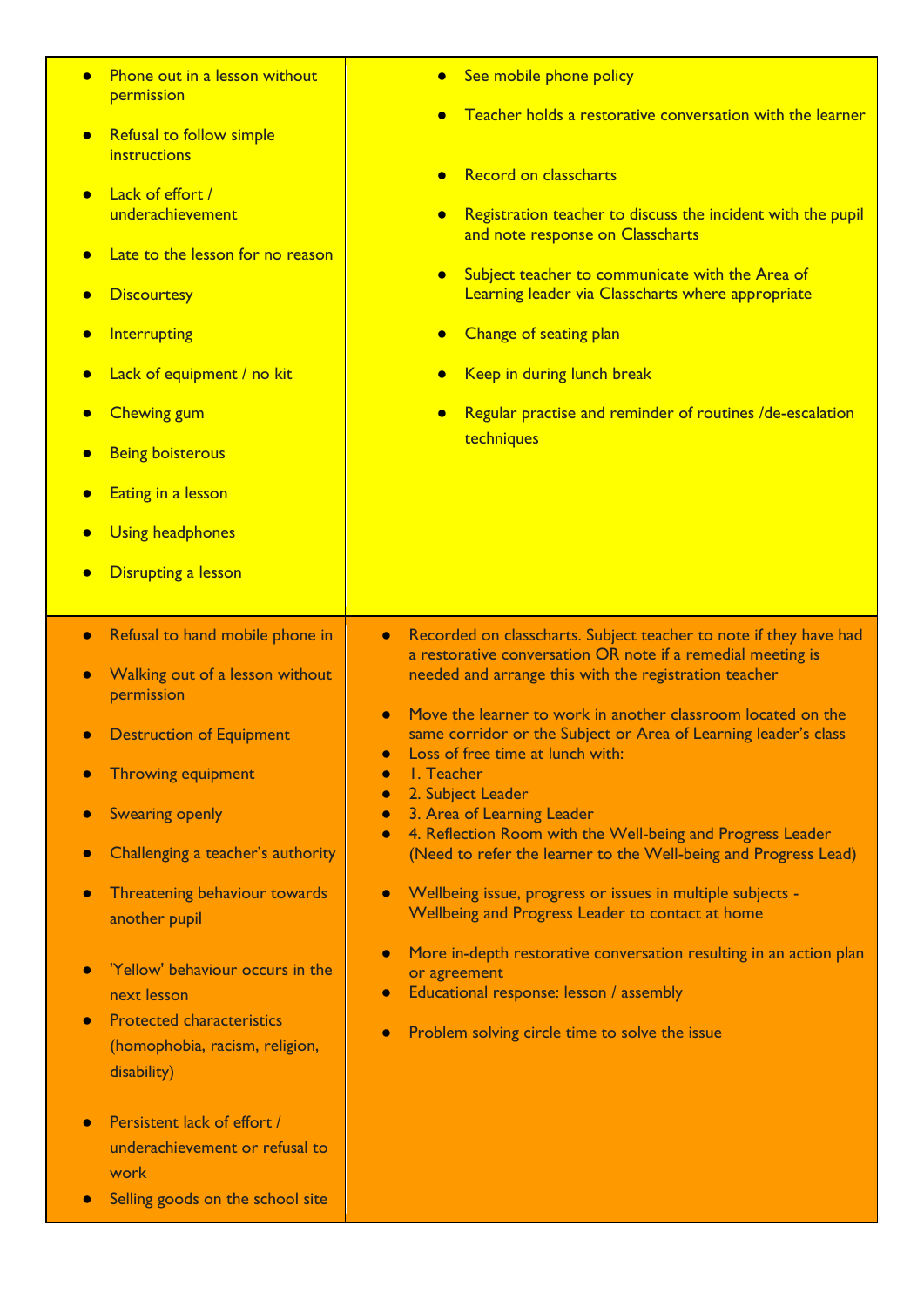- Swearing at a teacher
- **•** Threatening behaviour towards a member of staff
- Fighting
- **Physically assaulting someone**
- Refusing to follow 'Orange' consequence
- Serious incident related to a protected characteristic (homophobia, race, religion, disability)
- Persistently challenging a teacher(s)
- Making it impossible to teach a lesson
- Using a phone to record / take pictures
- **•** Leaving the school site
- Bullying
- Vandalism or destruction of property
- Theft
- Smoking / Vaping
- Possession of any prohibited items such as alcohol, weapons, illegal drugs, stolen items, tobacco, cigarettes, cigarette papers, vape, fireworks, pornographic images.
- The teacher on call collects the learner and has a restorative conversation. See Emergency On Call Guidelines
- Ensure a detailed record on ClassCharts Refer the incident to the relevant leader of Wellbeing and Progress
- Phone call home
- Meet the parents
- Internal isolation for a lesson or other period
- Educational response: lesson / assembly
- External exclusion
- SIMS Wellbeing and Progress Leaders to record a Protected Characteristics incident
- Relevant leader of Wellbeing and Progress to refer learner to outside agencies - offer further support to learner/ parents
- Classcharts Report to record ongoing incidents
- A more formal restorative meeting or conference
- **•** Interview with PC Smith
- Internal isolation
- Fixed term exclusion
- Permanent exclusion

#### **[Top of the Document](#page-0-2)**